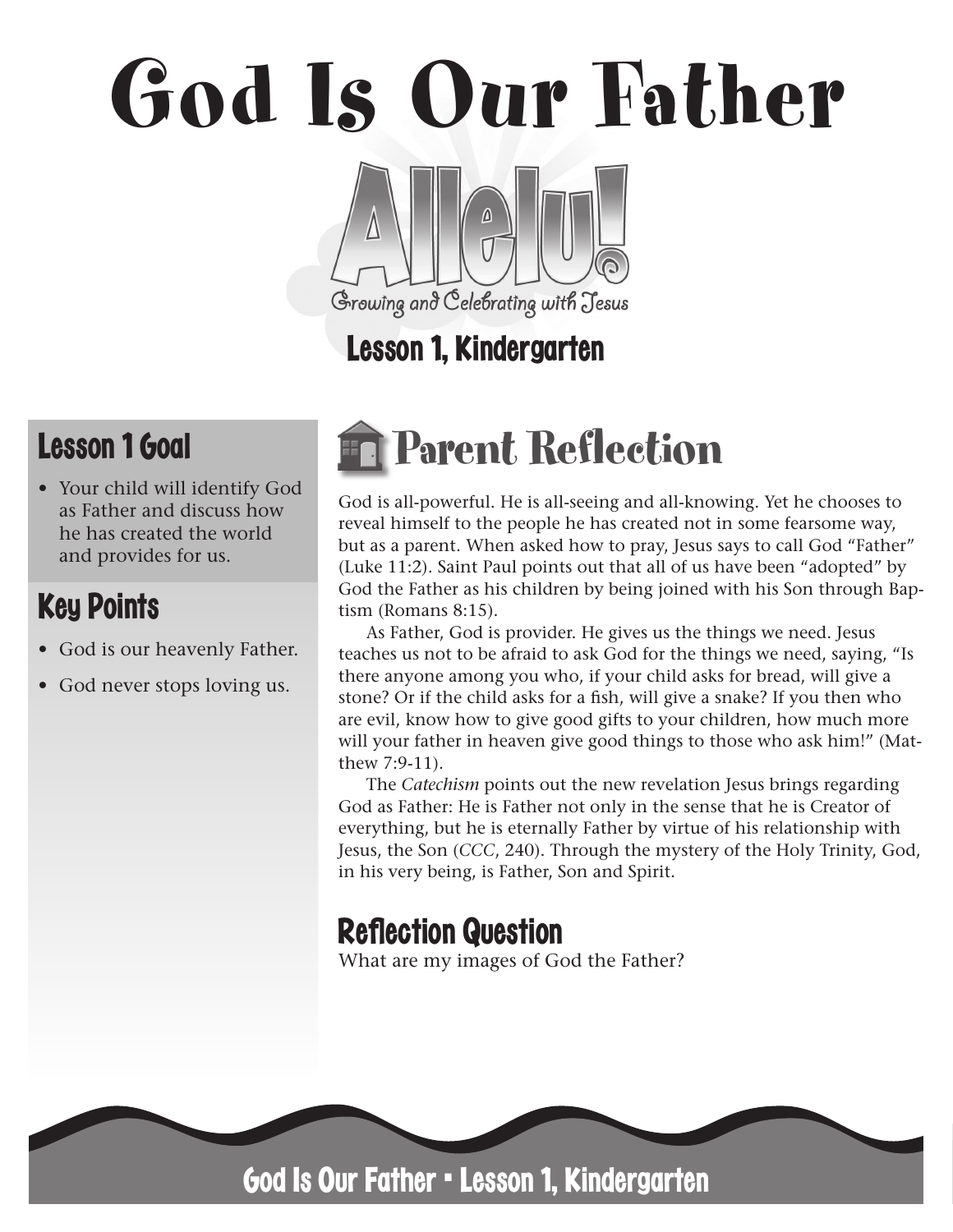# Lesson Preparation

Before inviting your child to sit with you for lesson time, prepare all materials.

#### **Materials**

- ❏ Family Activity Sheet
- ❏ crayons, colored pencils, or markers
- ❏ Activity Master #3
- ❏ safety scissors
- ❏ drawing paper

# **Gathering**

Create a prayerful space. You might place a candle on the table, or set a cross in front of you. Invite your child to join you in quietly preparing for prayer.

Say the following or similar words: "Now that we are in this prayerful space, let us find the quiet in our hearts so we can talk with God."

Sit together for several seconds of shared silence.

#### **Begin in prayer:**

Make the Sign of the Cross together or bless your child by tracing a cross on his or her forehead: "In the name of the Father, and of the Son, and of the Holy Spirit. Amen."

*"Jesus, we know you are God, the Son and that you love God, the Father. You told us that God the Father is our Father, too. You told us that God the Father loves us greatly and wants us to know him as our Father in heaven.*

*"Thank you, God our Father, for loving us so much! Please be with us as we learn and live and love today. Amen."*

❏ Activity Master #2 – Saint Page (Keep the saint page from each lesson to gather together a Communion of Saints Book created by your child.)

#### **Preparation Steps**

❏ Make sure your child has a copy of Activity Masters #2 and #3 (included with this lesson).

# **Discovering**

God Loves Us. Turn to the first page of the Activity Sheet and read about how much God loves us.

Ask your child, "What are some ways God shows us how much he loves us?"

Turn to the second page of the Activity Sheet. Ask your child the "Ask Me!" questions and review the answers.

## **Exploring**

Use the following activities to enrich your child's understanding of the lesson and of our Catholic faith.

**1. God the Father Provides for Us.** Turn to the main activity of the Activity Sheet (center pages) and invite your child to describe what he or she sees. Give your child crayons or colored pencils. Explain the activity to your child and have him or her complete it.

**2. We Thank Our Father.** Have your child think about God our Father, then ask him or her to name some of the things God the Father gives us. Encourage your child to freely name general items such as food, shelter, water, love, and specific items like friends, parents, pets, trees, flowers, fruit, firefighters, doctors, and more.

Show your child the praying hands template (Activity Master #3). Ask him or her to cut out the

God Is Our Father • Lesson 1, Kindergarten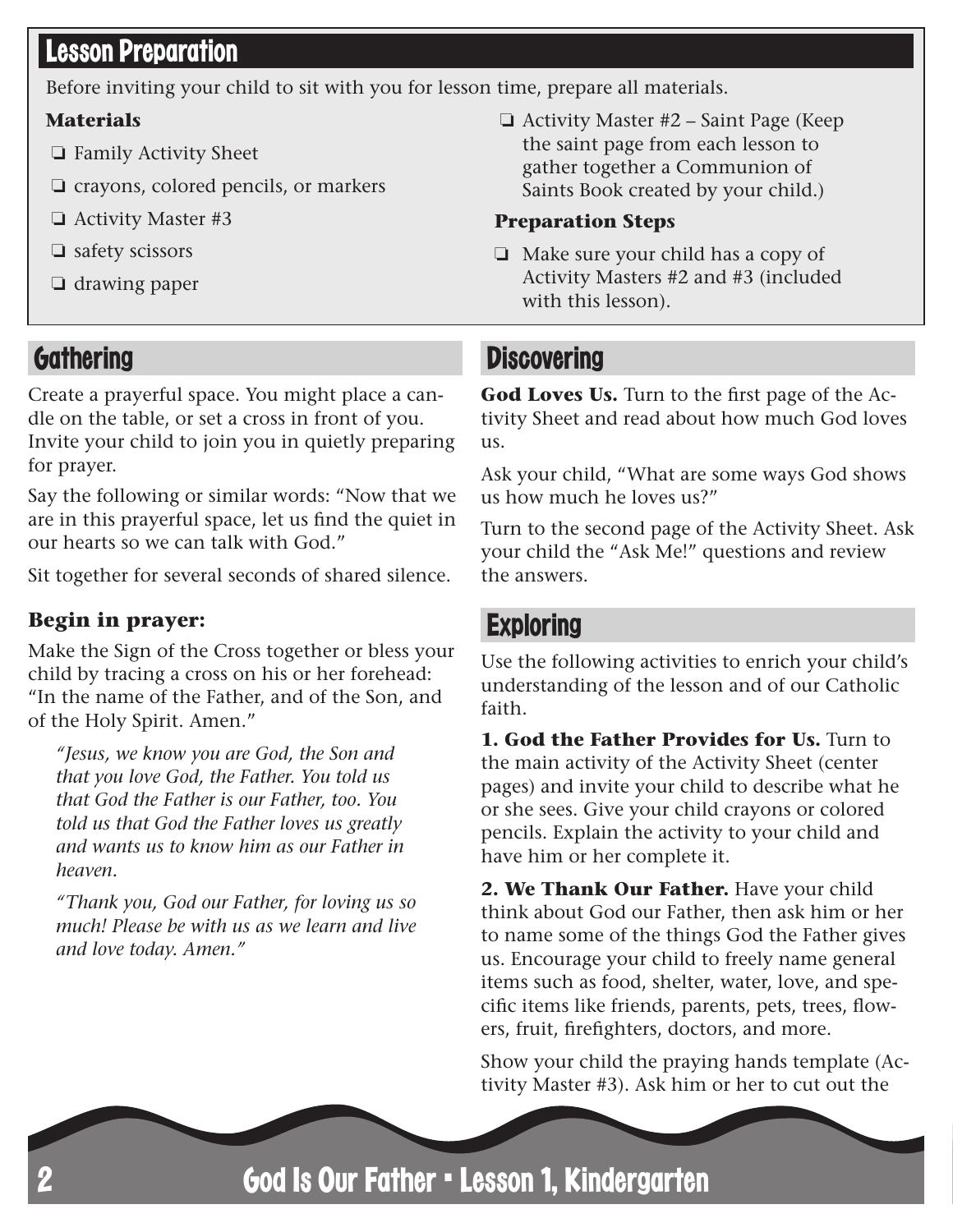praying hands. Invite your child to draw on the hands a picture of something for which he or she is thankful. Ask your child to tell you about the picture. Together offer a prayer of thanks for the gift named, and for all the gifts God gives your family.

**3. The Communion of Saints: Saint Eliza-**

**beth Ann Seton.** Show your child the picture of Saint Elizabeth Ann Seton on the Family Activity page. Then read more about Saint Elizabeth to your child (see below).

Ask your child:

◗ "What were some of the important things Saint Elizabeth Ann Seton did to teach people about God?" *(She wrote textbooks; she opened a school; she began an order of religious sister.)* 

◗ "What can you do to help others know about God?"

Have your child write and draw about Saint Elizabeth Ann Seton using Activity Master #2.

### Sending

**Pray the Our Father with your child.** Begin by making the Sign of the Cross together, or bless your child by tracing a cross on his or her forehead. Pray aloud with your child.

*Our Father, who art in heaven, hallowed be thy name; thy kingdom come; thy will be done on earth as it is in heaven. Give us this day our daily bread; and forgive us our trespasses, as we forgive those who trespass against us; and lead it not into temptation, but deliver us from evil. Amen.*

### Saint Elizabeth Ann Seton

#### **A Loving and Faithful Parent**

Elizabeth was born in New York City. Her mother and little sister died when Elizabeth was a child. She missed them, but she knew they were with God. She prayed often and helped others. She loved to play the piano.

She married a wonderful man named William Seton. They had five children: Anna Maria, William, Richard, Catherine, and Rebecca. When joined her work, so she set up an order of sisters William's father died, Elizabeth and William took care of William's eight younger brothers and sisters for a few years!

While Elizabeth and William's children were still very young, William died. Many things changed for Elizabeth. Once very rich, now she was poor. She had to find a way to take care of her five children with very little money and no home.

During this time, Elizabeth felt God calling her to join the Catholic Church, and she and her children became Catholic.

A priest asked her to open a school for Catholic children, the first Catholic school in the United States. Elizabeth went on to start many schools. She wrote textbooks. Other women called the Daughters of Charity. Of course, she took care of her own children, too!

People remember Elizabeth for her holiness and the many things she did for education. But she was also a good mother, who always loved and helped her children. She did all this because she herself was a child of God.

God Is Our Father • Lesson 1, Kindergarten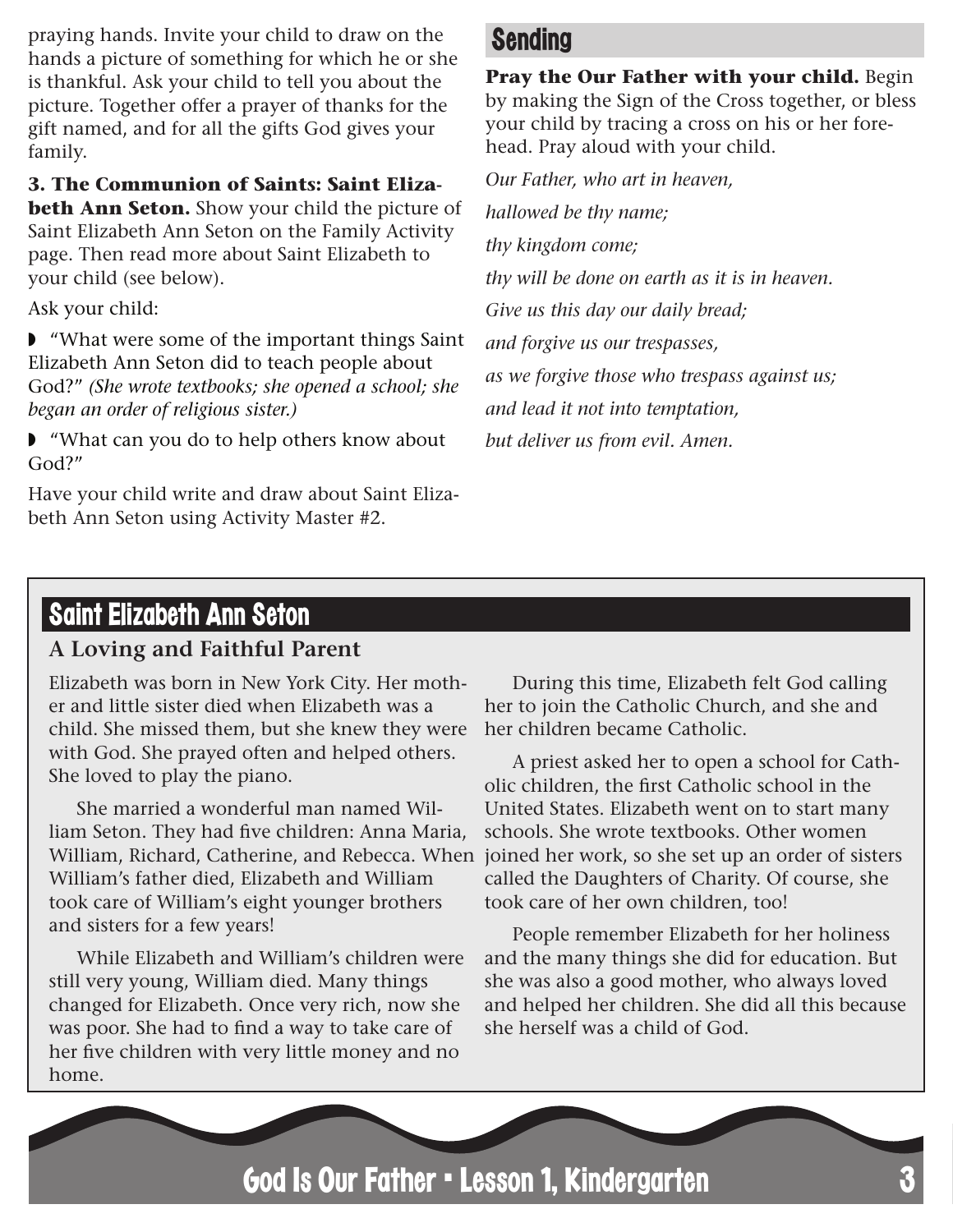

*Allelu! Growing and Celebrating with Jesus* **Kindergarten Activity Master 3 319**